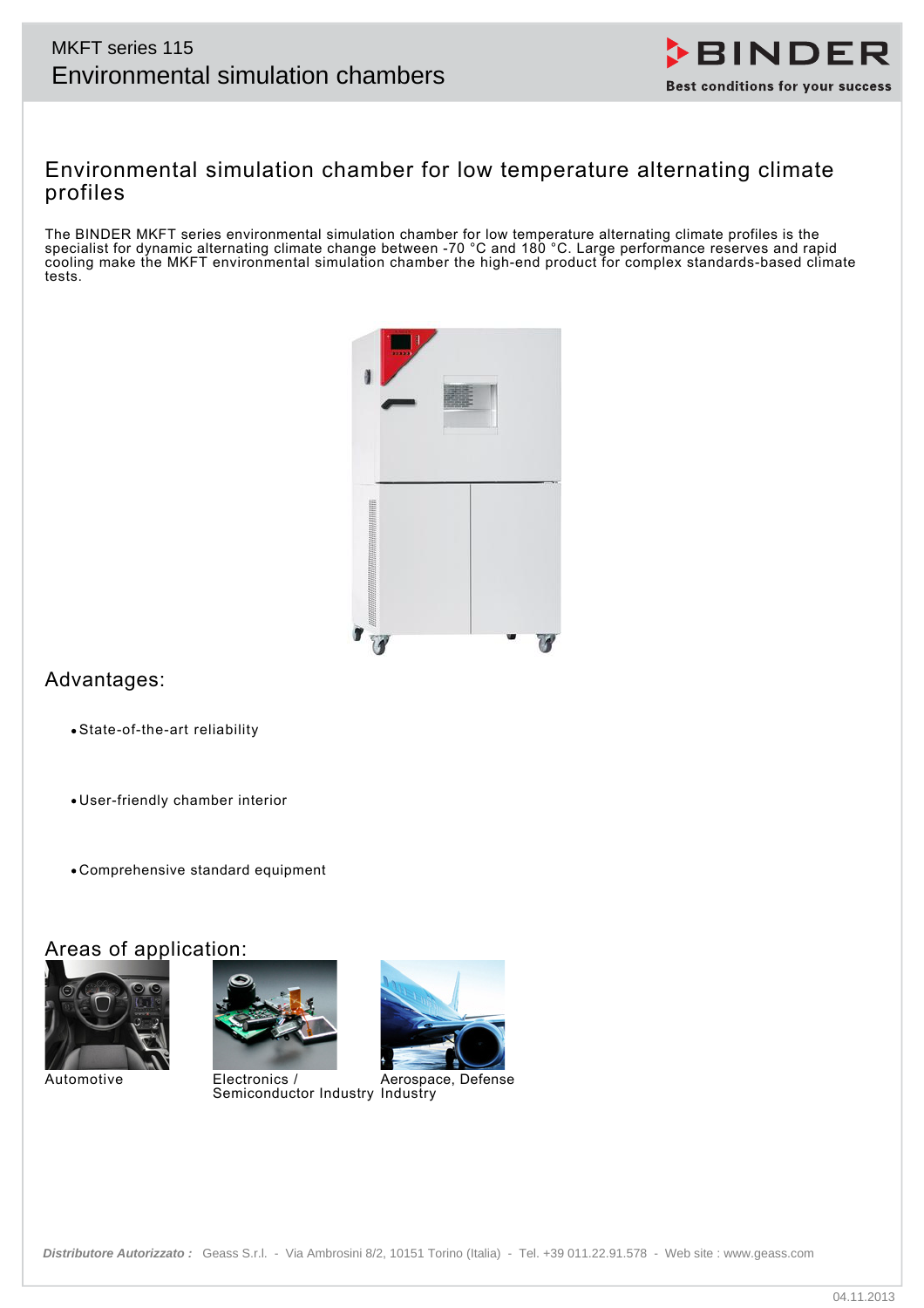

| <b>Customer benefits</b>                  |                                                                                                                           | ≯BINDER<br>Best conditions for your success                                                                                                                                                                                                                                                                                     |
|-------------------------------------------|---------------------------------------------------------------------------------------------------------------------------|---------------------------------------------------------------------------------------------------------------------------------------------------------------------------------------------------------------------------------------------------------------------------------------------------------------------------------|
|                                           |                                                                                                                           |                                                                                                                                                                                                                                                                                                                                 |
| <b>Features</b>                           | <b>Customer benefits</b>                                                                                                  | <b>Characteristics</b>                                                                                                                                                                                                                                                                                                          |
| APT.line™ climate<br>technology           | • Same test conditions throughout<br>the chamber interior<br>• Independent of specimen size and<br>quantity               | APT.line™<br>· Uniform circulation even under full load<br>• Homogeneous climate conditions<br>throughout test specimens                                                                                                                                                                                                        |
| Humidification system<br>and water supply | • Minimal maintenance<br>requirements<br>• Simple, clean handling<br>• Flexible water management<br>• Fast response times | Vapor pressure humidification<br>• Drift-free, capacitive humidity sensor for<br>very accurately measured values<br>• External water supply via tap or tank<br>. Water treatment with BINDER PURE AQUA<br><b>SERVICE</b><br>• Sewage pump for discharges up to 1 m in<br>height                                                 |
| Standard equipment                        | • Very good price/performance ratio                                                                                       | Well equipped<br>• Capacitive humidity sensor<br>• Heated viewing window<br>• LED illumination<br>. Rugged chassis with rollers from 115<br>liters<br>• Ethernet interface                                                                                                                                                      |
| Unit design                               | • Minimum space requirements<br>• Convenient, safe access<br>• Easy assembly                                              | Good use of space<br>. Optimal ratio of usable space and<br>footprint<br>• All operator controls accessible from the<br>front<br>• Wide construction                                                                                                                                                                            |
| Production                                | • Reliable devices with long service<br>lives<br>• Short delivery times                                                   | • Premium quality made in Germany<br>· Highly automated series production<br>$(20,000$ units per year)<br>. High-quality materials, state-of-the-art<br>production technology                                                                                                                                                   |
| <b>Accessories and Services</b>           | • Complete system from one source                                                                                         | Comprehensive product portfolio<br>• Additional production lines with drying<br>and vacuum chambers<br>• Control and documentation software<br>APT-COM™<br>• BINDER Data Logger Kits<br>. Water treatment with BINDER PURE AQUA<br><b>SERVICE</b><br>• Years of proven and recognized validation<br>and documentation materials |
|                                           |                                                                                                                           |                                                                                                                                                                                                                                                                                                                                 |
|                                           | BINDER GmbH PO Box 102 D-78502 Tuttlingen Address: Im Mittleren Ösch 5 D-78532 Tuttlingen, Germany                        | 04.11.2013<br>Contact: Phone: +49 (0) 7462/2005-0   Fax: +49 (0) 7462/2005-100   info@binder-world.com   www.binder-world.com                                                                                                                                                                                                   |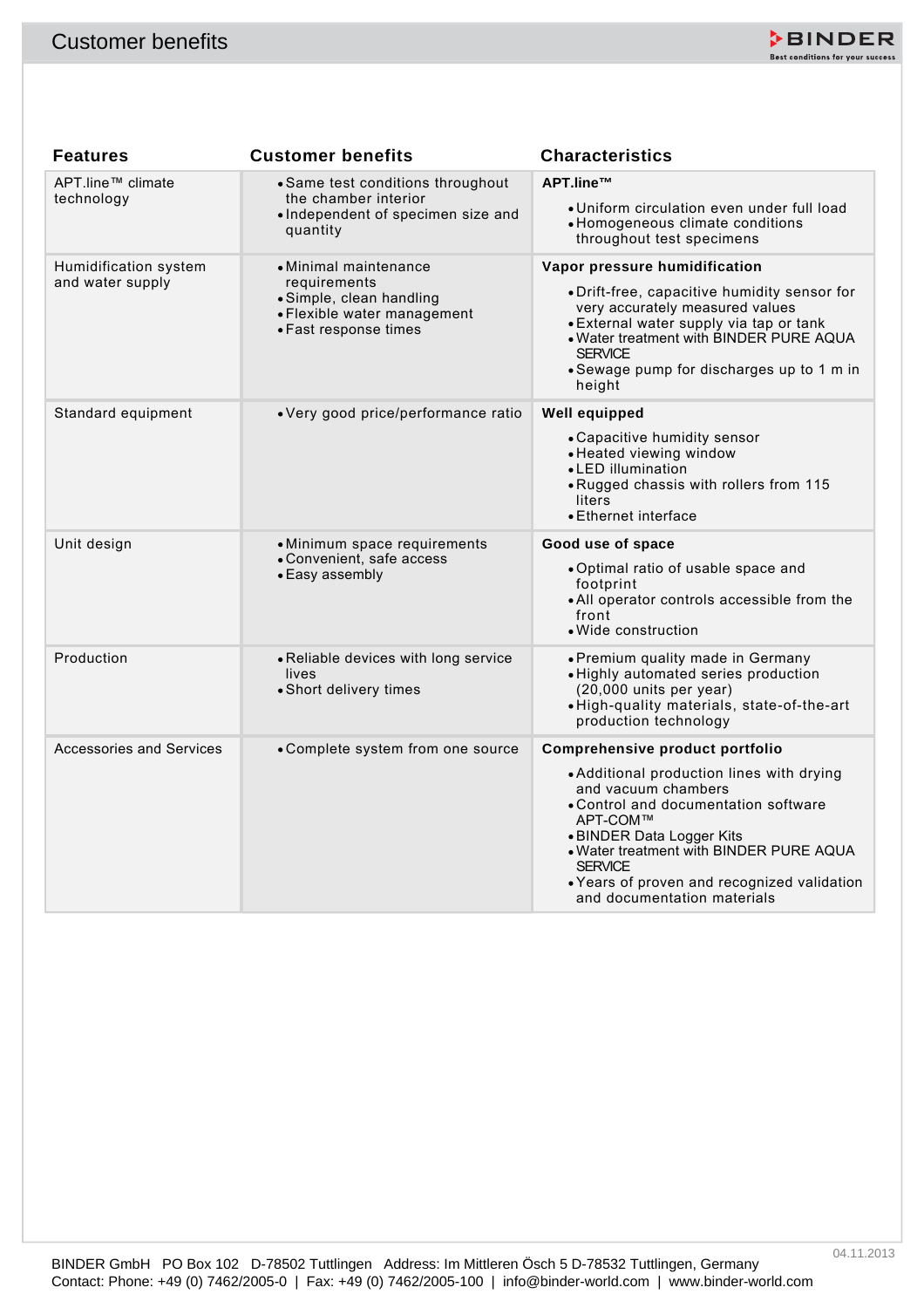

- Electronically controlled APT.line™ preheating chamber assuring temperature accuracy and reproducible results
- Temperature range without humidity: -70 °C to 180 °C
- Temperature range with humidity: 10 °C to 95 °C
- Humidity range 10 % to 98 % RH
- MCS controller with 25 storable programs of 100 sections each for a maximum of 500 program segments
- User-friendly LCD screen
- Easy-to-read menu guide
- Integrated electronic chart recorder
- Variety of options for the graphic display of process parameters
- Real-time clock
- Performance characteristics<br>  $\sim$  Herbannian Control Art Hare " seconde change is a sum temperature accuracy are respected to the control of the control of the Contemporary of the Contemporary of the Contemporary of the C Electronically controlled humidification and dehumidification system with capacitive humidity sensor and vapor pressure humidification
	- Integrated water storage tank
	- Heated viewing window with LED interior lighting
	- Programmable condensation protection for test material
	- Adjustable ramp function via program editor
	- 230 V power socket on the right-side operating panel
	- Independent adjustable temperature safety device Class 2
	- 4 potential-free relay outputs that can be activated via MCS controller
	- Ethernet interface for use with optional GMP/GLP and FDA guideline 21 CFR Part 11 compliant APT-COM™ DataControlSystem software
	- BINDER Communication software APT-COM™ 3 Basic Edition
	- Access port Ø 50 mm, left side
	- 4 casters (2 with brakes)
	- Stainless steel rack included
	- BINDER test confirmation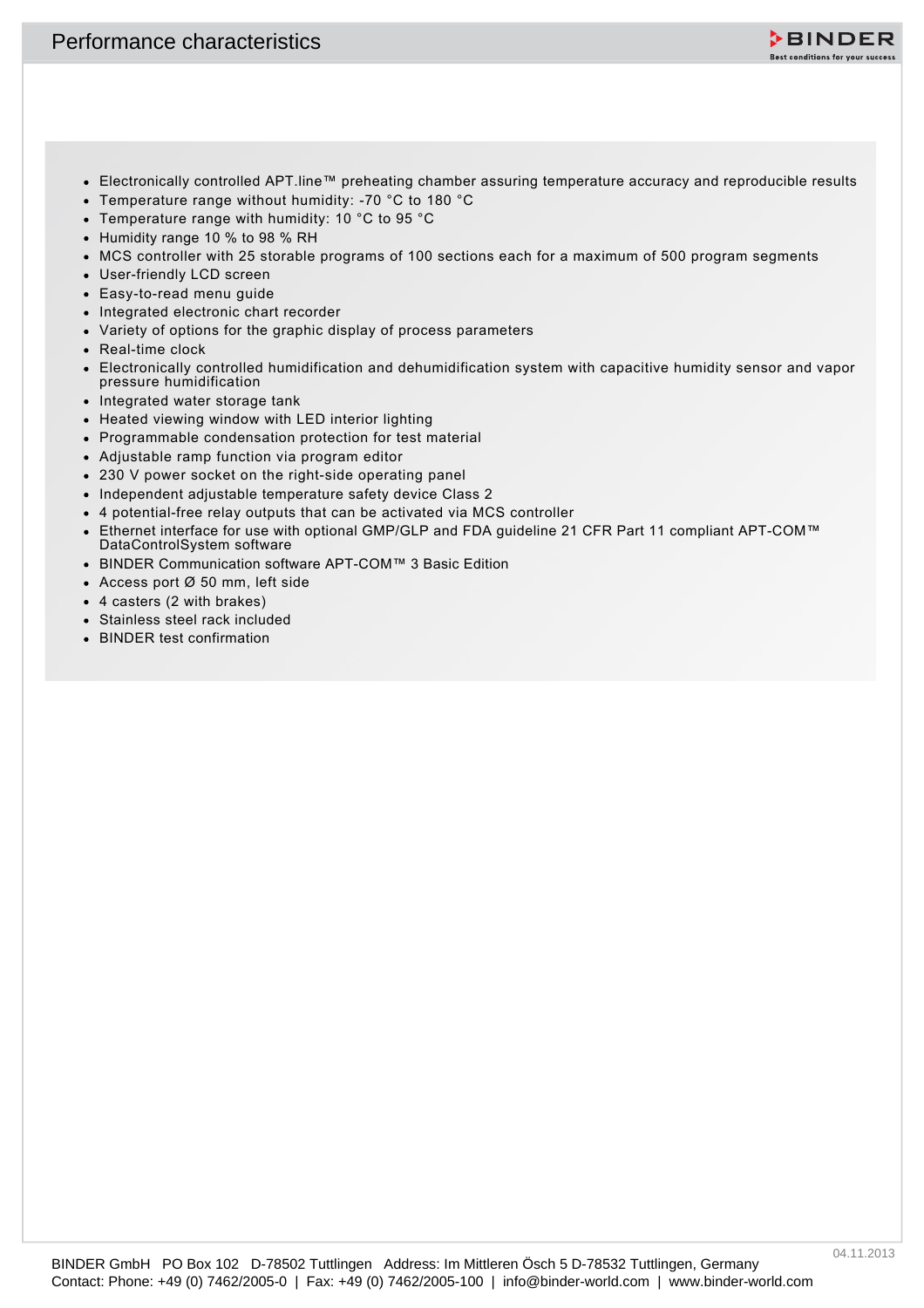

## **MKFT 115**

| <b>Exterior dimensions</b>               |      |
|------------------------------------------|------|
| Width (mm)                               | 1000 |
| Height (incl. castors) (mm)              | 1725 |
| Depth (incl. cable and door handle) (mm) | 915  |
| Wall clearance rear (mm)                 | 300  |
| Wall clearance side (mm)                 | 200  |
| Viewing window width (mm)                | 288  |
| Viewing window height (mm)               | 222  |
| Number of doors (ea.)                    | 1    |

| <b>MKFT 115</b>                                  |               |
|--------------------------------------------------|---------------|
| <b>Exterior dimensions</b>                       |               |
| Width (mm)                                       | 1000          |
| Height (incl. castors) (mm)                      | 1725          |
| Depth (incl. cable and door handle) (mm)         | 915           |
| Wall clearance rear (mm)                         | 300           |
| Wall clearance side (mm)                         | 200           |
| Viewing window width (mm)                        | 288           |
| Viewing window height (mm)                       | 222           |
| Number of doors (ea.)                            | $\mathbf{1}$  |
|                                                  |               |
| Interior dimensions                              |               |
| Width (mm)                                       | 600           |
| Height (mm)                                      | 480           |
| Depth (mm)                                       | 400           |
| Interior volume (I)                              | 115           |
| Racks (number standard/max.)                     | 1/4           |
| Load per shelf (kg)                              | 30            |
| Permitted total load (kg)                        | 60            |
| Weight (empty) (kg)                              | 330           |
| Temperature data                                 |               |
| Temperature range (°C)                           | $-70 - 180$   |
| Temperature fluctuation (±K)                     | $0, 1 - 0, 5$ |
| Temperature variation (±K)                       | $0, 1 - 1, 3$ |
| Mean warm-up rate acc. to IEC 60068-3-5 (K/min.) | 5,5           |
| Mean cooling rate acc. to IEC 60068-3-5 (K/min.) | 4,2           |
| Max. heat compensation up to 25 $^{\circ}$ C (W) | 1500          |
| Climate data                                     |               |
| Temperature range (°C)                           | $10 - 95$     |
| Temperature fluctuation $(\pm K)$                | $0, 1 - 1, 0$ |
| Humidity range (% RH)                            | $10 - 98$     |
| Humidity fluctuation (± % RH)                    | $\leq 2,5$    |
| Dew point temperature range (°C)                 | $5 - 94$      |
| Max. heat compensation to 25 °C / 90 % RH (W)    | 400           |

| Temperature data                                   |               |
|----------------------------------------------------|---------------|
| Temperature range (°C)                             | $-70 - 180$   |
| Temperature fluctuation $(\pm K)$                  | $0.1 - 0.5$   |
| Temperature variation $(\pm K)$                    | $0, 1 - 1, 3$ |
| Mean warm-up rate acc. to IEC 60068-3-5 (K/min.)   | 5, 5          |
| Mean cooling rate acc. to IEC 60068-3-5 $(K/min.)$ | 4.2           |
| Max. heat compensation up to 25 $^{\circ}$ C (W)   | 1500          |

| Climate data                                  |             |
|-----------------------------------------------|-------------|
| Temperature range (°C)                        | $10 - 95$   |
| Temperature fluctuation $(\pm K)$             | $0.1 - 1.0$ |
| Humidity range (% RH)                         | $10 - 98$   |
| Humidity fluctuation $(\pm \% \, RH)$         | $\leq 2.5$  |
| Dew point temperature range (°C)              | $5 - 94$    |
| Max. heat compensation to 25 °C / 90 % RH (W) | 400         |

## **Temperature-humidity chart**



### **Heating up and cooling down rate**



#### **Heat compensation**

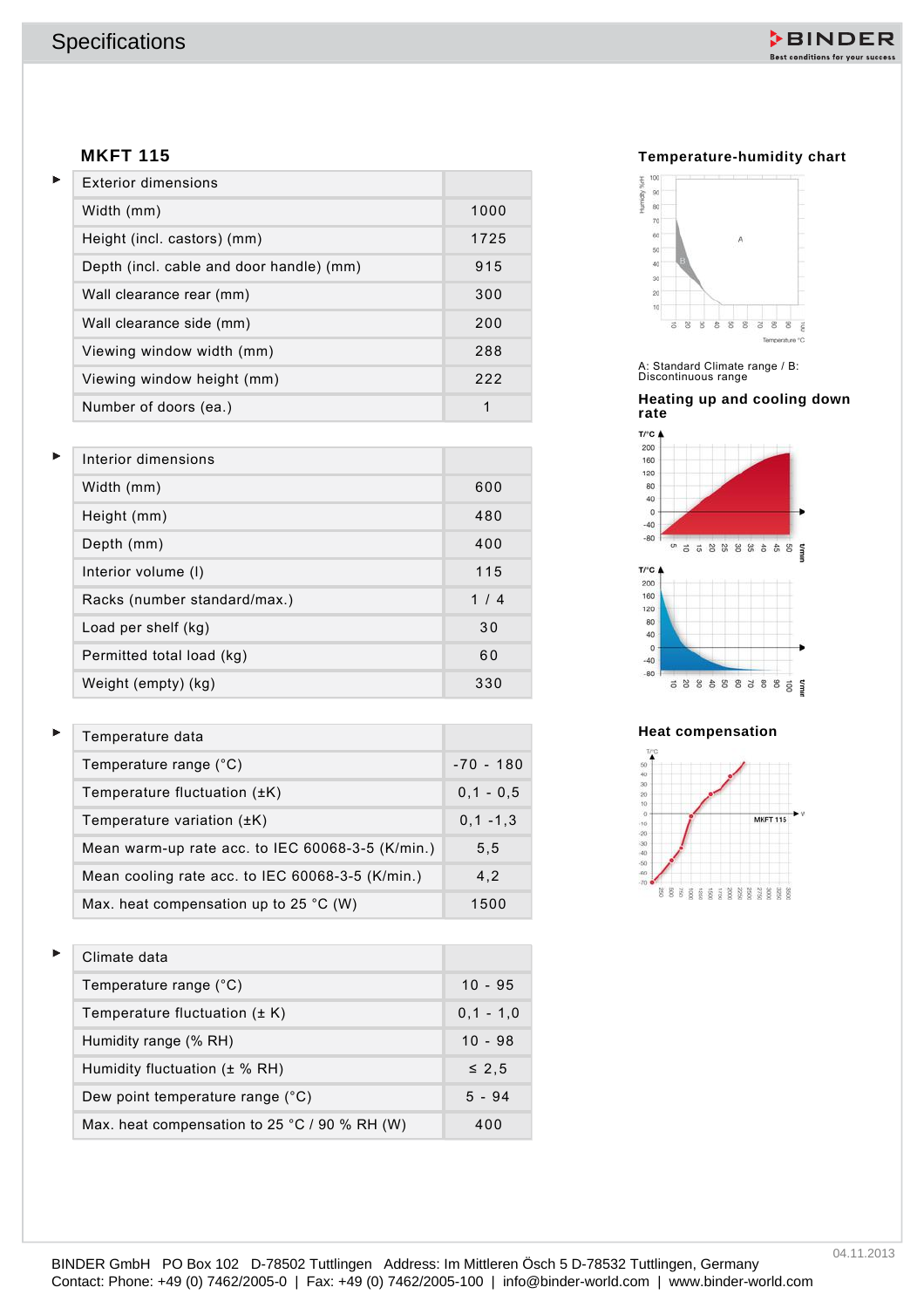

## **MKFT 115**

|   | <b>Specifications</b>                                                                                                                                                                                                 |         |  |  |  | DBINDER<br>Best conditions for your success |
|---|-----------------------------------------------------------------------------------------------------------------------------------------------------------------------------------------------------------------------|---------|--|--|--|---------------------------------------------|
|   | <b>MKFT 115</b>                                                                                                                                                                                                       |         |  |  |  |                                             |
| Þ | Electrical data                                                                                                                                                                                                       |         |  |  |  |                                             |
|   | IP protection class acc. to EN 60529                                                                                                                                                                                  | IP 20   |  |  |  |                                             |
|   | Voltage (± 10%) 50 Hz (V)                                                                                                                                                                                             | 400 3N~ |  |  |  |                                             |
|   | Nominal power (kW)                                                                                                                                                                                                    | 6, 2    |  |  |  |                                             |
|   | Energy consumption 25 °C / 60 % RH (Wh/h) 1)                                                                                                                                                                          | 1250    |  |  |  |                                             |
|   | Noise level approx. (dB (A))                                                                                                                                                                                          | 62      |  |  |  |                                             |
|   |                                                                                                                                                                                                                       |         |  |  |  |                                             |
|   | BINDER GmbH PO Box 102 D-78502 Tuttlingen Address: Im Mittleren Ösch 5 D-78532 Tuttlingen, Germany<br>Contact: Phone: +49 (0) 7462/2005-0   Fax: +49 (0) 7462/2005-100   info@binder-world.com   www.binder-world.com |         |  |  |  | 04.11.2013                                  |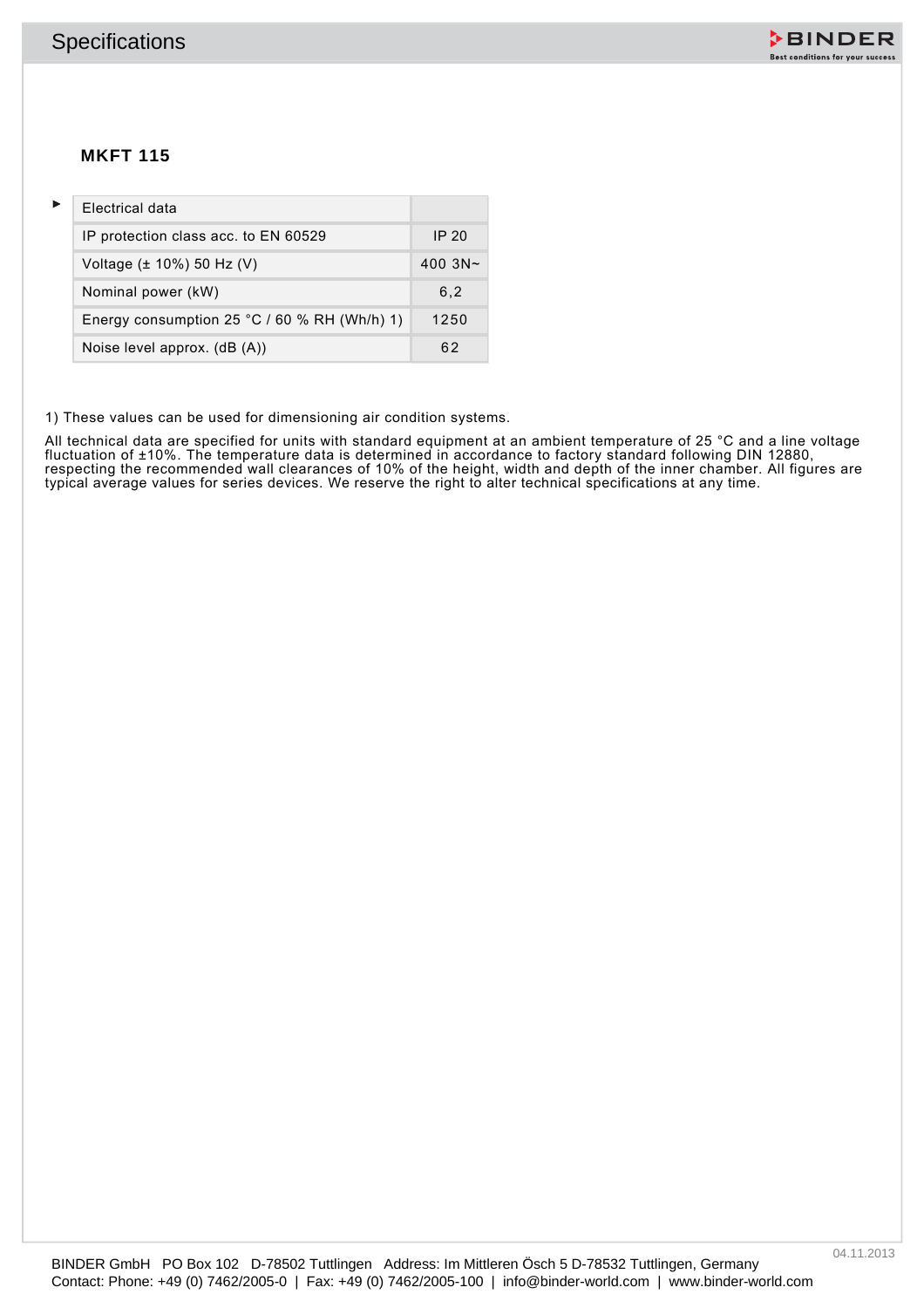





## **BINDER PURE AQUA SERVICE**

Contact: Phone: +49 (0) 7462/2005-0 | Fax: +49 (0) 7462/2005-0 | Fax: +49 (0) 7462/2005-0 | Fax: +49 (0) 7462/2005-0 | Fax: +49 (0) 7462/2005-0 | Fax: +49 (0) 7462/2013-0 | Fax: +49 (0) 7462/2013-0 | Fax: +49 (0) 7462/2013 This convenient and flexible water treatment system extends maintenance intervals and is easily implemented independent of water quality. The specific advantage: Point-of-use system with water quality display and replaceable filter cartridge.



#### **Notch-type access port in door**

Provides easy connection of cables to test specimens and facilitates loading and unloading of the chamber. Doors have access ports measuring  $100 \times 35$  mm, which can be sealed with the included silicone plugs.



#### **Temperature measurement of the specimen**

Additional measuring channel for digital display of specimen temperature, with flexible PT 100 temperature sensor. Measuring data recorded through device interface.



## **BINDER Data Logger Kits**

The new BINDER Data Logger Kits – Makes independent recording of temperature and humidity data in the BINDER device possible. The tailored product solution contains helpful accessories: from mounting the logger to the BINDER device to cable access assistance to the sensor mount.



## **Reinforced racks**

To ensure safe and stable storage of heavy test specimens.